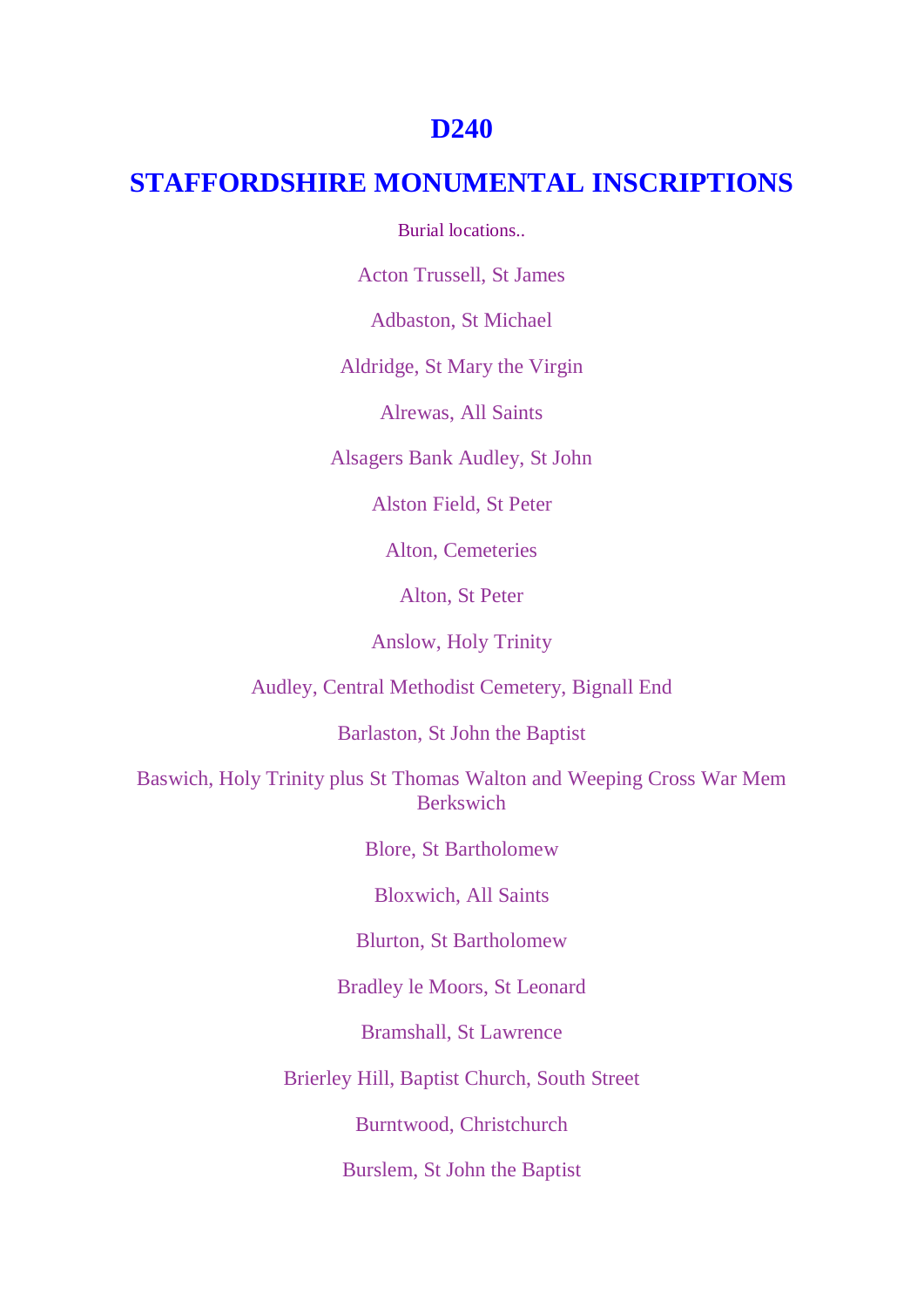Burslem and Etruria, St Paul Burslem, St Matthew Etruria Butterton, St Bartholomew Canwell, St Mary, St Giles, All Saints Chapel Chorlton, St Lawrence Chesterton, Holy Trinity Codsall, St Nicholas Colton, St Mary the Virgin Colwich, St Michael and All Angels Coppenhall, St Lawrence Coseley, Christ Church Coseley, Christ Church, Gough Road Churchyard Cotton, St John the Baptist Cradley Heath, St Luke Croxden, St Giles Croxton, St Paul Darlaston, Wesleyan Meth St George St Lawrence Denstone, All Saints Derrington and Haughton, St Matthew (Derrington) and St Giles (Haughton) Draycott in the Moors, St Margaret Dresden, Church of the Resurection Dunstall, St Mary

Dunstan, St Leonard

Edensor, St Paul

Edingale, Holy Trinity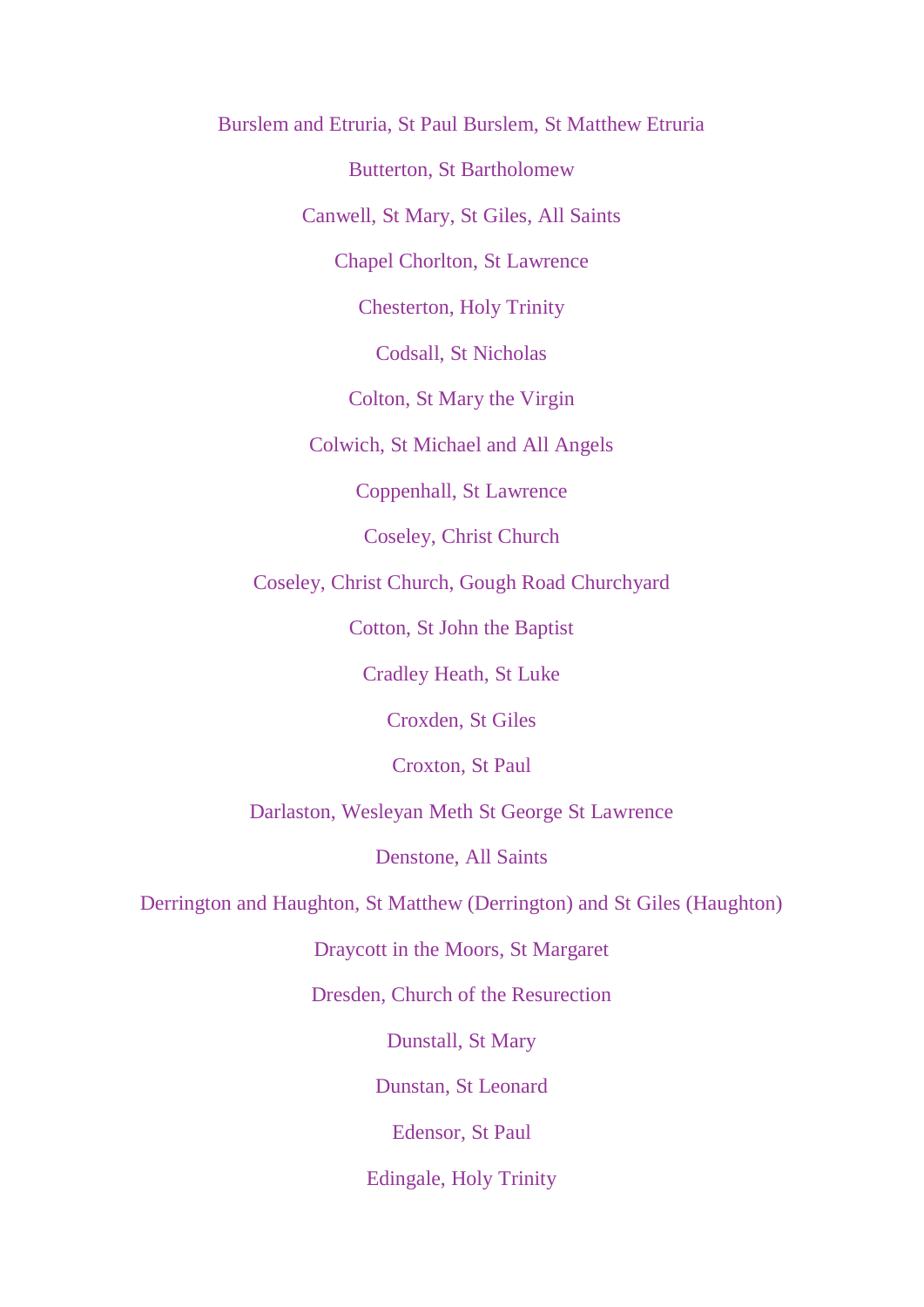Elford, St Peter Elkstone, St John the Baptist (Alstonfield) Enville, St Mary the Virgin Farwell, St Bartholomew Fazeley, St Paul Fradley, St Stephen Fradswell, St James the Less Gnosall, St Lawrence Great Haywood, St John the Baptist (RC) Great Haywood, St Stephen Hammerwich, St John the Baptist Hanford, St Matthias Hanley, Hanley plus Hanley Bethesda Methodist Hanley, St John the Evangelist and St Jude Harlaston, St Matthew Hartshill, Holy Trinity Haunton, St Michael and St James Heath Hayes, St John Hoar Cross, Holy Angels Hopwas, St Chad and St John Ilam, Church of the Holy Cross Keele, St John the Baptist Kings Bromley, All Saints Kingsley, St Werburgh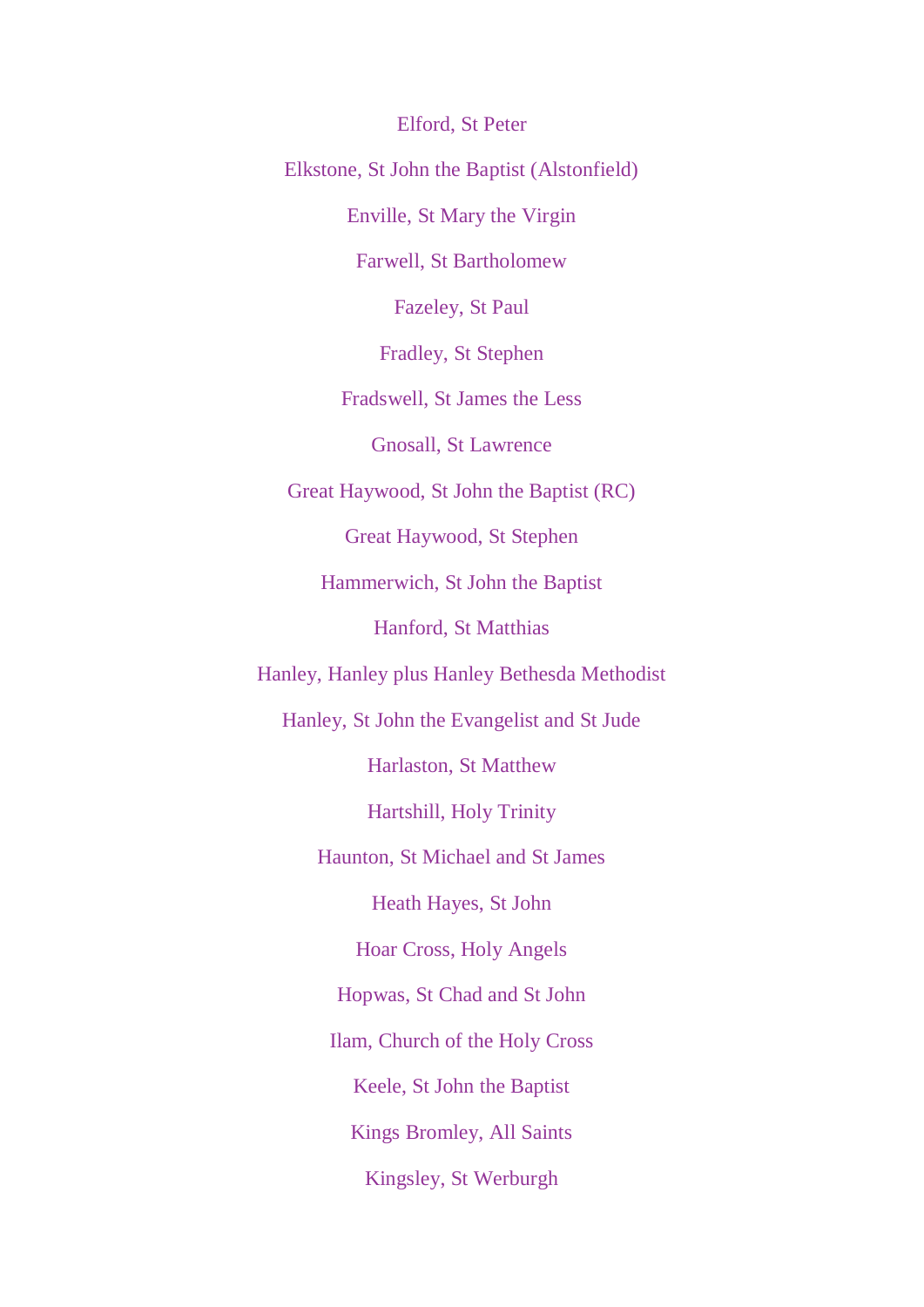Kingswinford, St Mary

Kinver, St Peter

Lichfield, Cathedral

Lichfield, Cathedral Ringing Room

Lichfield, Christ Church

Lichfield, St Chad

Lichfield, St Michael

Lichfield, St Michael (1967 Survey)

Little Aston, St Peter

Longton, St James

Longton, St John the Baptist

Mavesyn Ridware, St Nicholas

Moddershall, All Saints

Mucclestone, St Mary

Newborough, All Saints

Newcastle Under Lyme, St Giles

Newchurch, Christ Church

Ogley Hay, St James plus Barnetts Lane Extension

Oulton Stone, St John the Evangelist

Patshull, St Mary

Pattingham, St Chad

Penkhull, St Thomas

Penkridge, St Michael

Rangemore, All Saints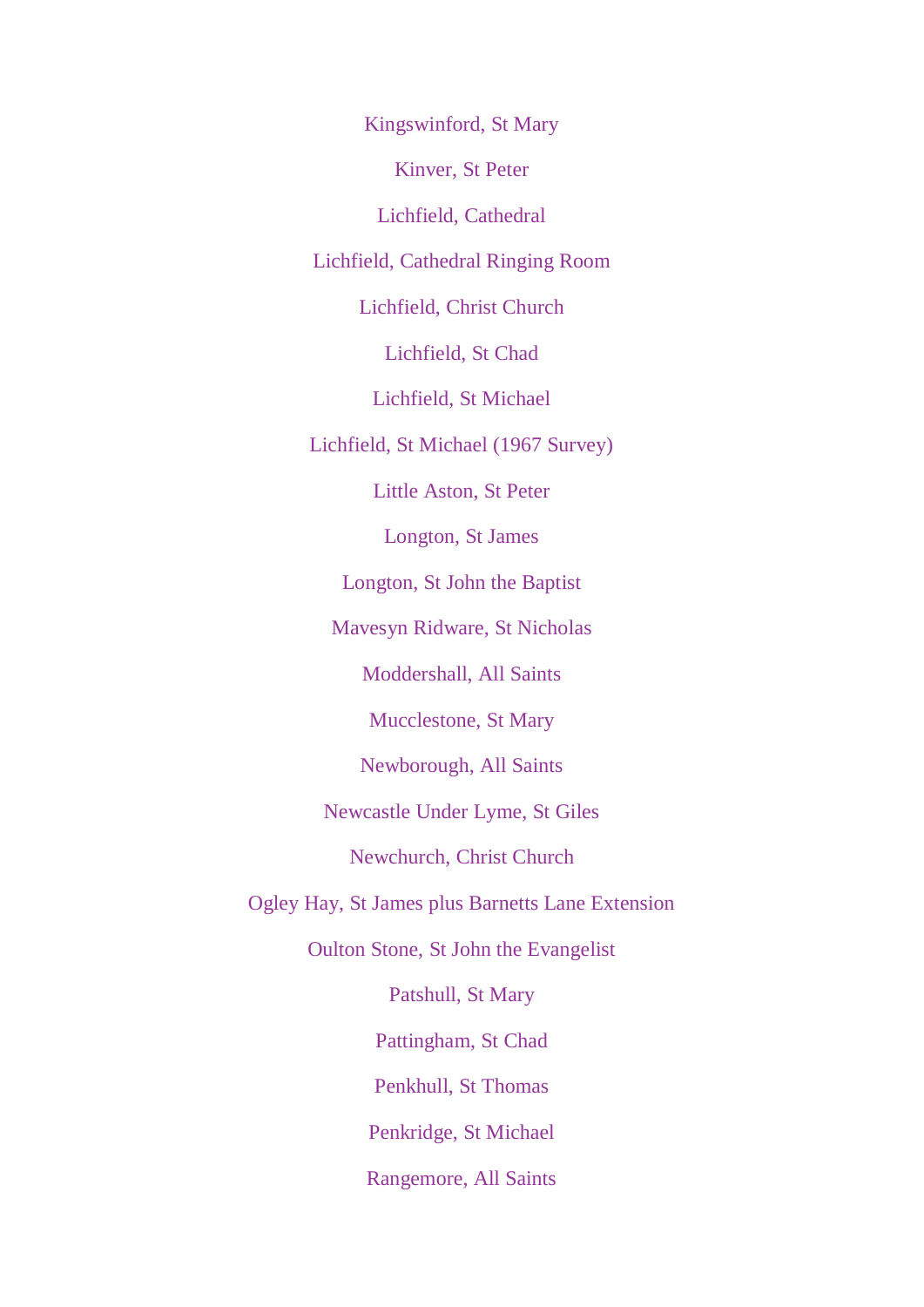Ridware, St Michael and All Angels Hamstall and St James Pipe Rolleston on Dove, St Mary Rowley Regis, St Giles Rushall, St Michael Sedgeley Gospel End, All Saints Sedgley, All Saints Sedgley, Cemetery Sedgley, St Chad and All Saints RC Shareshill, St Mary and St Luke Sheen, St Luke Shelton (SonT), St Jude Silverdale, St Luke Smethwick, Churches of Smethwick Smethwick, Old Church Stafford, Christ Church (A) Stafford, Christ Church (B) Stafford, St Mary Stoke - Etruria, St Matthew Stoke on Trent, Wesley Methodist Stone, St Michael and St Wulfad Stonnall, St Peter Swynnerton, Our Lady of the Assumption Tamworth, St Editha Tatenhill, St Michael and All Angels